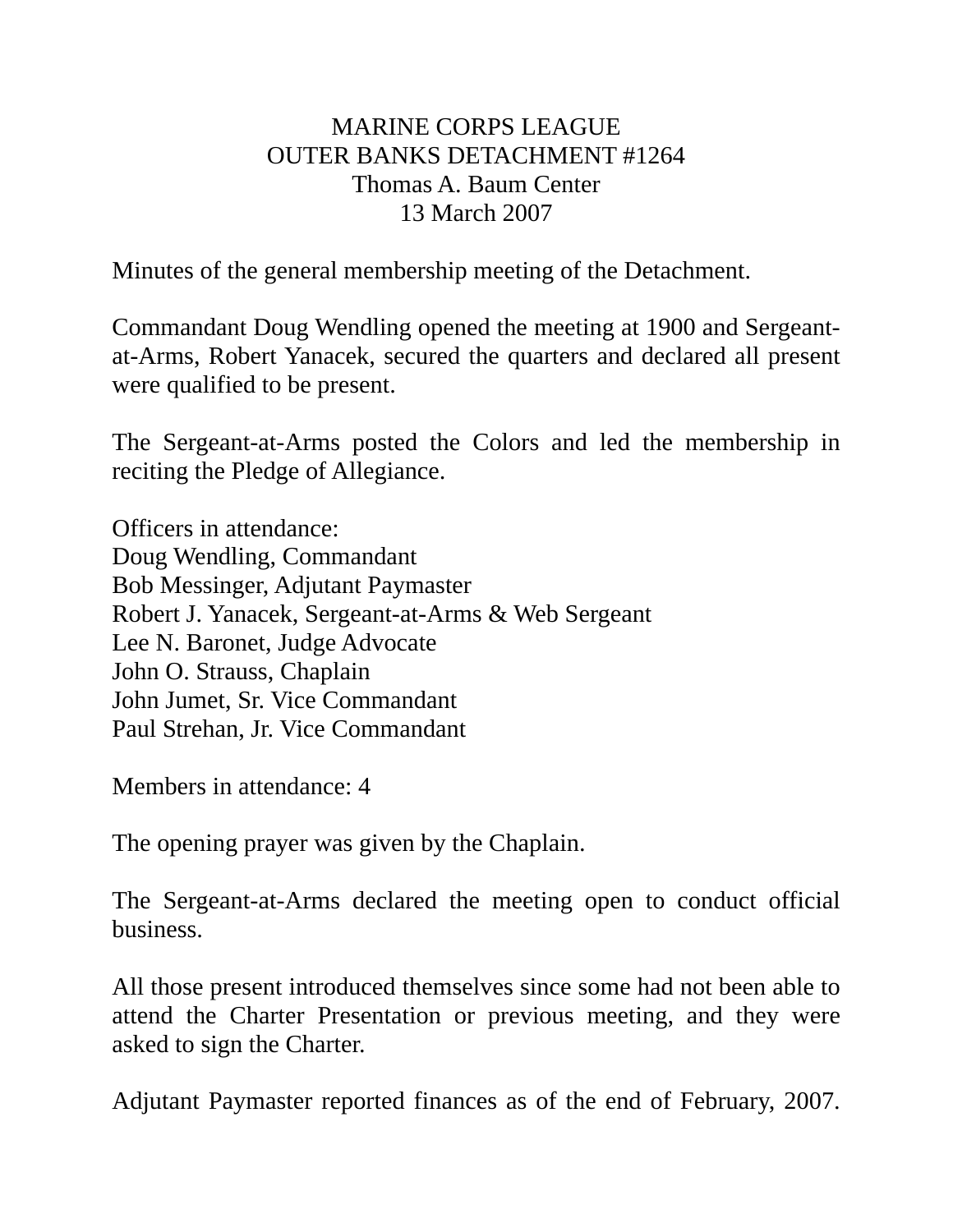Copies of the report were handed out and approved. The Commandant reminded everyone that the financial report will not be posted on the website, but members can contact the Adjutant Paymaster at any time for financial information.

The Commandant informed members that an audit will be performed at a later date in the year.

The Commandant reported that he visited member Robert Van Zee who is very ill. He presented him with a cover with the Detachment name and number on it which Robert greatly appreciated.

The Commandant highlighted events in Robert's military career.

The Commandant requested a motion for approval of the by-laws. A motion was made and seconded. The motion carried. The Commandant will send them to the State Judge Advocate for their approval.

The Web Sergeant reported that the Website has received many favorable remarks from other Detachments, and that the OBX Detachment information has been added to the National MCL Website. Many new information/upgrades have been added and this Detachment currently ranks number 13 out of approximately 130 websites on Leatherneck.com, and according to the Alexa Ranking, we rank 148,675 against 55 million websites, with an average of 209 hits per day.

New Business:

Arrangements have been made to have the Detachment name and number sewn on our covers. Information will be posted on the Website. Shirts and sweatshirts are also available with Detachment name and number.

The Commandant stated that there is no uniform requirement, but there is a uniform code, with the minimum being a cover with emblem.

Detachment events: Previous discussion had been held concerning Adopt-a-Highway;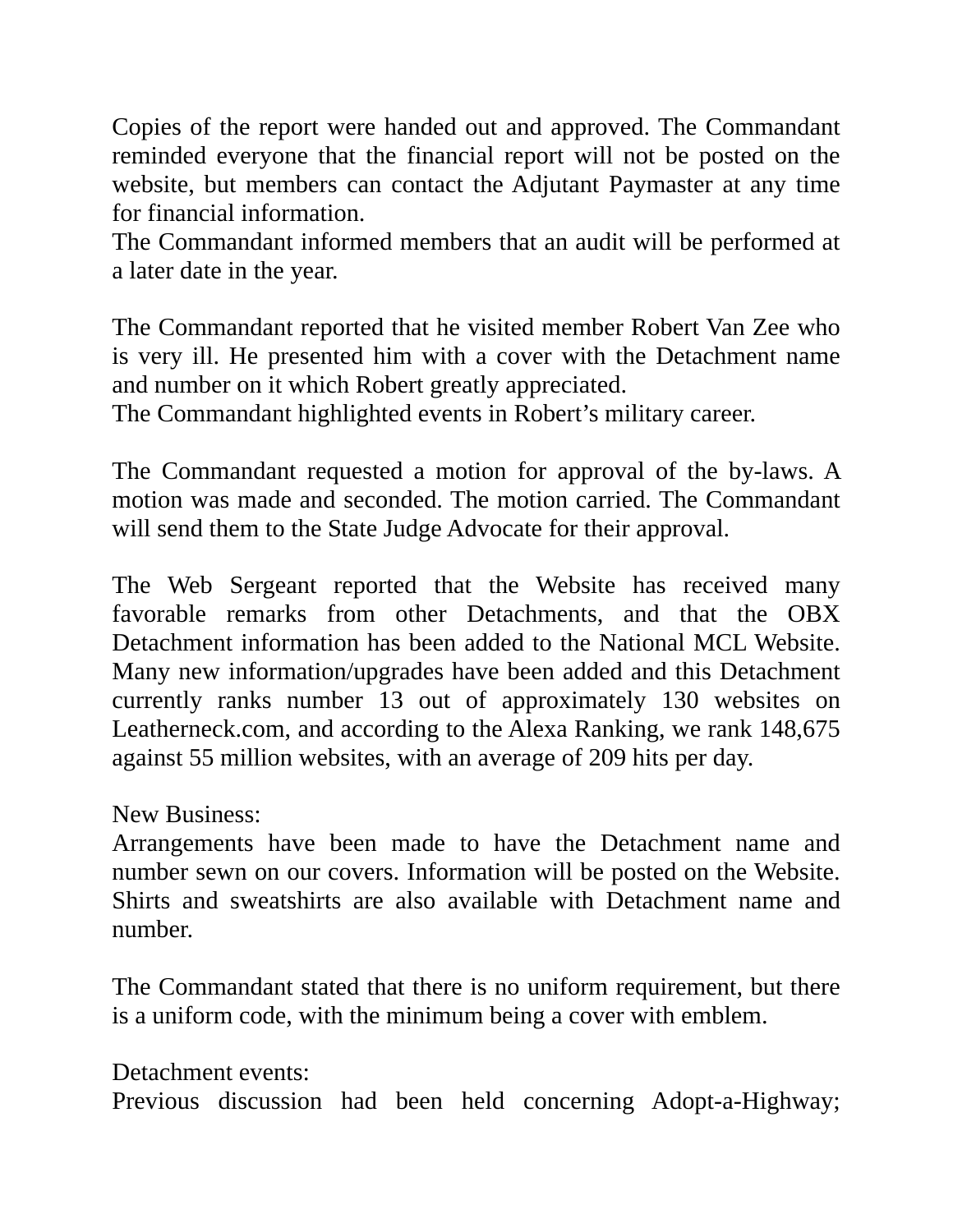Adopt-a-Beach, with little enthusiasm. There is enthusiasm, however, in regards to the Eagle Scout Program. Members will be appointed to finalize this program.

The Commandant suggested a Family Fun Day during the summer. He also suggested no meetings for June, July, and August. This will be discussed further at the April meeting.

Suggestions were made for participation in the Memorial Day Parade. Discussion will be held at the April meeting.

The Commandant asked members to come to the Fitness Center at the Currituck Club on July 4 at 1030 for a get-together.

The Commandant assigned Richard Sulik to look into the possibility of holding the Marine Corps 232<sup>nd</sup> Birthday Celebration Brunch at the Duck Woods Country Club on Saturday 10 November 2007, 1000 to 1200.

All members were challenged to recruit new members.

Participation in the Toys For Tots program will be discussed at the April meeting. Over 100,000 toys were collected last year in North Carolina.

Veterans Affairs:

"Care of the people who need". Discussion was held regarding the Veterans Administration office in Manteo. A request was made of them to attend a Detachment meeting to explain benefits available to veterans, but they could not accommodate us. The Commandant will look into arranging someone to talk on veterans benefits.

There being no further business, the Commandant requested members to stand in silent respect for deceased members.

Sergeant-at-Arms retired the colors.